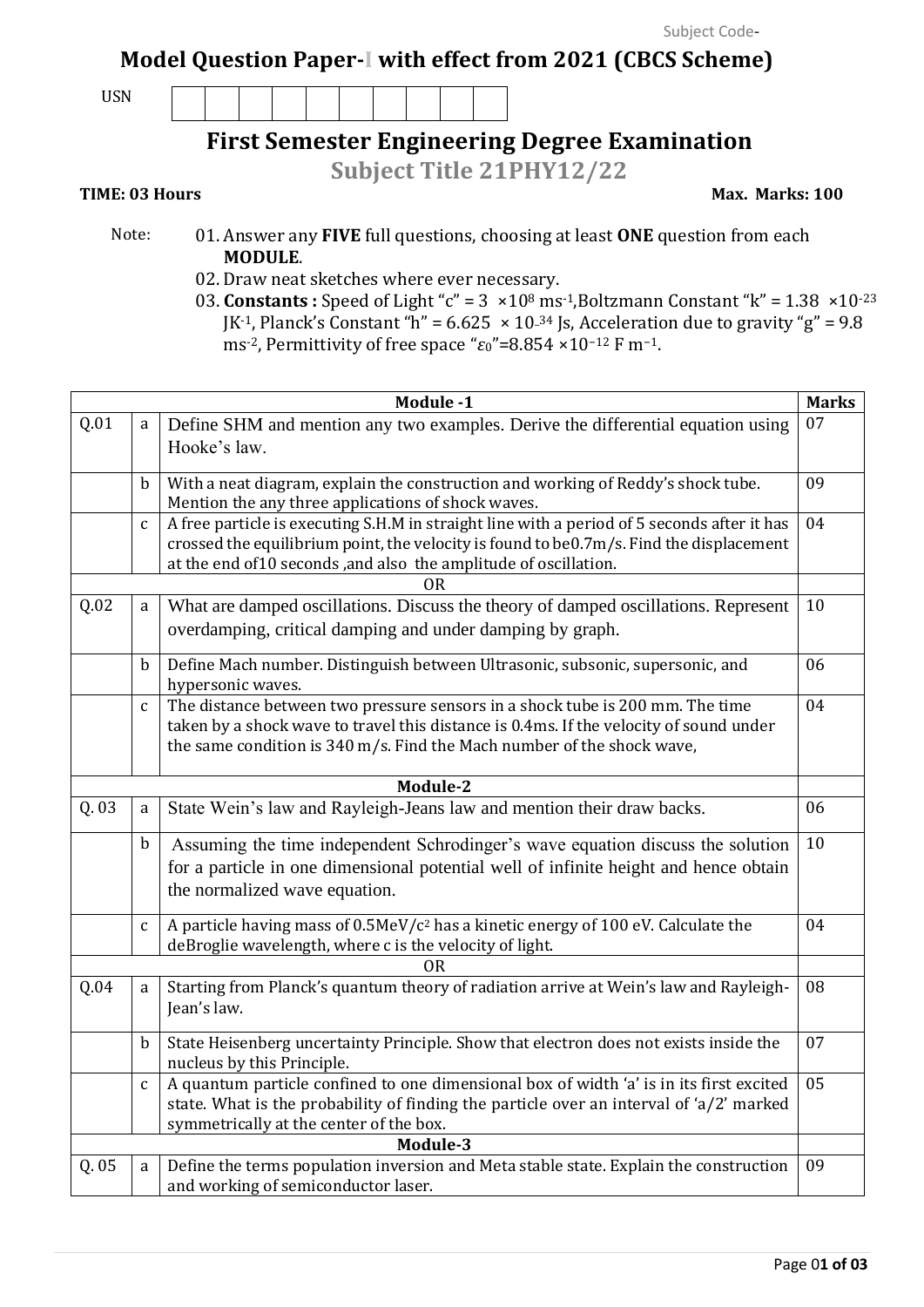|                         | b            | With neat diagram explain the working of Intensity based displacement sensor using<br>optical fiber.                                                                     | 07 |
|-------------------------|--------------|--------------------------------------------------------------------------------------------------------------------------------------------------------------------------|----|
|                         | $\mathbf{C}$ | Estimate the attenuation in an optical fiber of length 500m when a light signal of<br>power 100mW emerges out of fiber with a power 90Mw.                                | 04 |
|                         |              | <b>OR</b>                                                                                                                                                                |    |
| Q. 06                   | a            | Derive the expression for numerical aperture of an optical fiber. Mention any two<br>merits and demerits of optical communication.                                       | 10 |
|                         | $\mathbf b$  | Explain how laser find application in eye surgery                                                                                                                        | 05 |
|                         | $\mathbf c$  | The ratio of population of two energy levels out of which upper one corresponds to a<br>metastable state is 1.059x 10-30. Find the wavelength of light emitted at 330 K. | 05 |
|                         |              | Module-4                                                                                                                                                                 |    |
| Q. 07                   | a            | Mention any four assumptions of Drude-Lorentz model and discuss the success of<br>Quantum free electron theory.                                                          | 10 |
|                         | $\mathbf b$  | Derive Clausius-Mossotti equation.                                                                                                                                       | 05 |
|                         | $\mathsf{C}$ | Show that occupation probability at an energy $E_F + \Delta E$ is equal to non-occupation<br>probability at the energy $E_F-\Delta E$                                    | 05 |
|                         |              | <b>OR</b>                                                                                                                                                                |    |
| Q. 08                   | a            | What is Hall effect. Obtain the expression for the Hall coefficient                                                                                                      | 08 |
|                         | $\mathbf b$  | Obtain expression for electrical conductivity in metals on quantum model                                                                                                 | 08 |
|                         | $\mathbf c$  | Find the temperature at which there is 1% probability that a state with an energy 0.5                                                                                    | 04 |
|                         |              | eV above the fermi energy is occupied.                                                                                                                                   |    |
|                         |              | Module-5                                                                                                                                                                 |    |
| Q. 09                   | a            | With neat diagram, explain the principle, construction and working of Atomic Force<br>Microscope.                                                                        | 10 |
|                         | $\mathbf b$  | Explain in brief how crystal size is determined by Scherrer's equation.                                                                                                  | 05 |
|                         | $\mathbf{C}$ | Determine the wave length of X-rays for crystal size of 1.188×10 <sup>-6</sup> m, peak width is                                                                          | 05 |
|                         |              | 0.50 and peak position 300 for a cubic crystal. Given Scherrer's constant k=0.92.                                                                                        |    |
|                         |              | <b>OR</b>                                                                                                                                                                |    |
| Q.1<br>$\boldsymbol{0}$ | a            | Explain the construction and working of X-Ray diffractometer.                                                                                                            | 07 |
|                         | $\mathbf b$  | With neat diagram, explain the principle, construction and working of X-ray<br>photoelectron spectroscope.                                                               | 08 |
|                         | $\mathbf c$  | The first order Bragg reflection occurs when a monochromatic beam of X-rays of                                                                                           | 05 |
|                         |              | wavelength 0.675A° is incident on a crystal at a glancing angle of 4°. What is the glancing                                                                              |    |
|                         |              | angle for third order Bragg's reflection to occur?                                                                                                                       |    |

| Table showing the Bloom's Taxonomy Level, Course Outcome and Program Outcome |                   |                         |                |                        |  |  |
|------------------------------------------------------------------------------|-------------------|-------------------------|----------------|------------------------|--|--|
|                                                                              |                   |                         |                |                        |  |  |
| Question                                                                     |                   | <b>Bloom's Taxonomy</b> | Course         | <b>Program Outcome</b> |  |  |
|                                                                              |                   | <b>Level attached</b>   | <b>Outcome</b> |                        |  |  |
| Q.1                                                                          | [a]               | L1                      | CO.1           | $PO-1,2,12$            |  |  |
|                                                                              | b)                | L2                      | CO.1           | PO-1.2,12              |  |  |
|                                                                              | $\left[ c\right]$ | L <sub>3</sub>          | CO.1           | $P0-1$                 |  |  |
| Q <sub>2</sub>                                                               | [a]               | L <sub>3</sub>          | CO.1           | $PO-1,2,12$            |  |  |
|                                                                              | b)                | L2                      | CO.1           | P01,2.12               |  |  |
|                                                                              | $\epsilon$ )      | L <sub>3</sub>          | CO.I           | $P0-1$                 |  |  |
| Q.3                                                                          | $\left[ a\right]$ | L2                      | CO.2           | $PO-1,2,12$            |  |  |
|                                                                              | b)                | L <sub>3</sub>          | CO.2           | $P0-1,2,12$            |  |  |
|                                                                              | $\epsilon$ )      | L <sub>3</sub>          | CO.2           | $P0-1$                 |  |  |
| 0.4                                                                          | $\left[ a\right]$ | L2                      | CO.2           | $P0-1,2,12$            |  |  |
|                                                                              | b)                | L <sub>3</sub>          | CO.2           | PO1,2,12               |  |  |
|                                                                              | (c)               | L <sub>3</sub>          | CO.2           | $PO-1$                 |  |  |